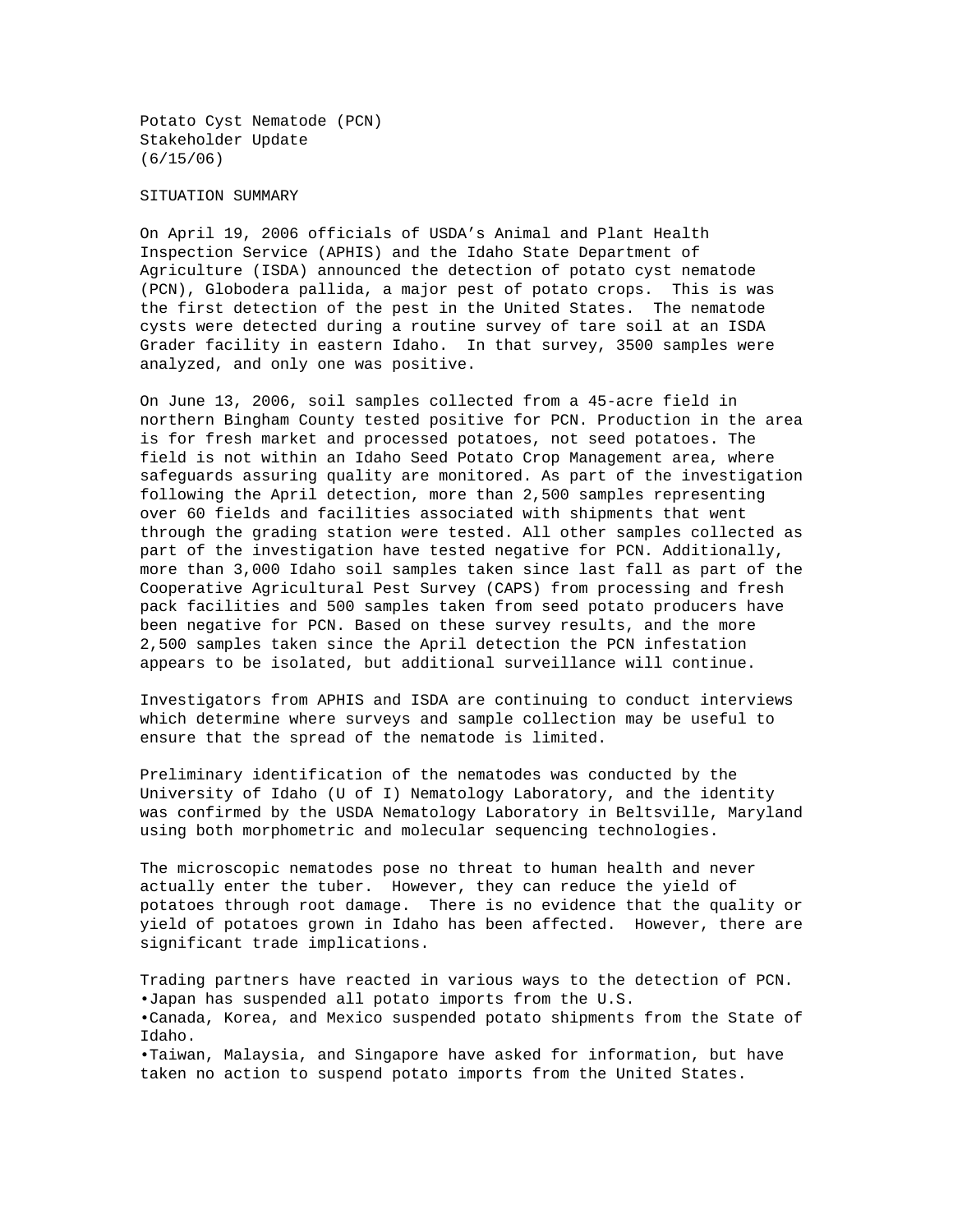APHIS emergency action notifications (EANS) and ISDA restrictions have been imposed on the Bingham County field and other suspect sites. These state and federal actions restrict the movement of soil, plants, plant material and farm equipment which may have been exposed to the potato cyst nematode and they are intended to prevent the introduction and dissemination of the pest. To date, these restrictions have been imposed in Bingham, Bonneville, and Jefferson counties, but they are currently limited to only five six sites. Previously restricted fresh packed product has been released to move in commerce. Idaho potatoes and potato product are moving normally in domestic commerce.

Depending on the results of ongoing surveys, restrictions may be placed on areas surrounding infested fields. Idaho potato farmers, packers and processors continue to work closely with APHIS and ISDA to ensure that spread of the nematode and need for widespread regulations can be avoided.

Updates and related information:

· The APHIS/ISDA unified command in Idaho Falls will continue in operation. Soil samples continue to be collected, focusing on land that is adjacent to the field where PCN was positively identified, and on properties that have shared equipment, labor or other resources with the field.

AHPIS/ISDA continue to gather information about seed sources for the infested field. That traceback continues with the full understanding that the seed source may have nothing to do with the field infestation. It may have originated with equipment, farm personnel, wind, wildlife or other sources. Those other possibilities continue to be explored as well.

· APHIS/ISDA has not released the specific location of the field in question in order to prevent the spread of the infestation. One media report incorrectly pinned the location as Blackfoot, which is in central Bingham County. The field is actually in northern Bingham County.

ISDA and APHIS continue to regulate six sites and establishments: three fields, one packing shed, and two potato cellars. Two of the fields remain regulated while soil samples are examined, but have so far not yielded any positive PCN samples. Regulations on those two fields and the shed and cellars are expected to be released soon.

· Approximately 28 different farm operations sent potatoes to the grader station on the day in February that the original positive soil sample was collected. Soil samples continue to be analyzed from more than 50 fields on these farms.

During its 25-plus year history, the U. of I. Nematology Laboratory at Parma, Idaho, has processed approximately 100,000 samples all of which have been negative for PCN until the most recent detection.